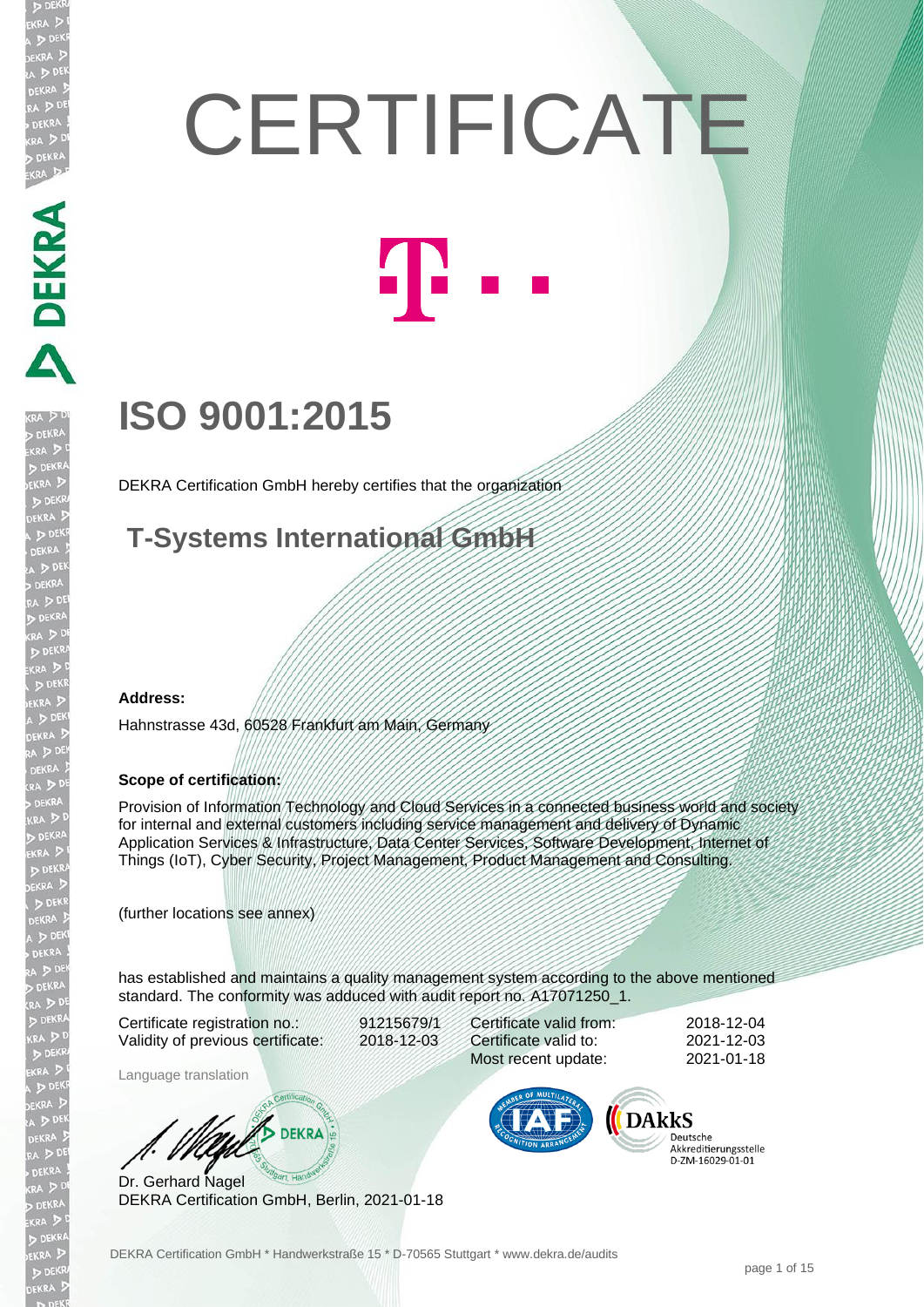valid from 2018-12-04 to 2021-12-03

| I.                |
|-------------------|
| RA.               |
|                   |
|                   |
|                   |
|                   |
|                   |
|                   |
|                   |
|                   |
|                   |
|                   |
|                   |
|                   |
|                   |
|                   |
|                   |
|                   |
|                   |
|                   |
|                   |
|                   |
|                   |
|                   |
|                   |
|                   |
|                   |
|                   |
|                   |
|                   |
|                   |
|                   |
|                   |
|                   |
|                   |
|                   |
|                   |
|                   |
|                   |
|                   |
|                   |
|                   |
| l.<br>l<br>J<br>d |
|                   |
| j                 |
|                   |
|                   |
|                   |
|                   |
|                   |
| Þ                 |
| 7                 |
| t                 |
|                   |
|                   |
|                   |
|                   |
|                   |

|     | Headquarter                                                                 |                                                               | <b>Scope of</b><br>certification |
|-----|-----------------------------------------------------------------------------|---------------------------------------------------------------|----------------------------------|
|     | T-Systems International GmbH                                                | Hahnstrasse 43d<br>60528 Frankfurt/Main<br>Germany            | See page 1                       |
|     | at the following locations /<br>at the companies at the following locations |                                                               | <b>Scope of</b><br>certification |
| 1.  | T-Systems International GmbH                                                | Eschborner Landstrasse 100<br>60489 Frankfurt/Main<br>Germany | See page 1                       |
| 2.  | T-Systems International GmbH                                                | Kruppstrasse 121<br>60388 Frankfurt/Main<br>Germany           | See page 1                       |
| 3.  | T-Systems International GmbH                                                | Lübecker Strasse 2<br>39124 Magdeburg<br>Germany              | See page 1                       |
| 4.  | T-Systems International GmbH                                                | Am Schiens 10-11<br>39221 Bördeland/Biere<br>Germany          | See page 1                       |
| 5.  | T-Systems International GmbH                                                | Dachauer Strasse 665<br>80995 München<br>Germany              | See page 1                       |
| 6.  | T-Systems International GmbH                                                | Elisabeth-Selbert-Strasse 1<br>80939 München<br>Germany       | See page 1                       |
| 7.  | T-Systems International GmbH                                                | Am Gut Wolf 3/9a<br>52070 Aachen<br>Germany                   | See page 1                       |
| 8.  | T-Systems International GmbH                                                | Holzhauser Strasse 4-8<br>13509 Berlin<br>Germany             | See page 1                       |
| 9.  | T-Systems International GmbH                                                | Rahel-Hirsch-Strasse10<br>10557 Berlin<br>Germany             | See page 1                       |
| 10. | T-Systems International GmbH                                                | Friedrich-Ebert-Allee 140<br>53113 Bonn<br>Germany            | See page 1                       |
|     | 11. T-Systems International GmbH                                            | Landgrabenweg 151<br>53227 Bonn<br>Germany                    | See page 1                       |
| 12. | T-Systems International GmbH                                                | <b>Heinrich Hertz Strasse 1</b><br>64295 Darmstadt<br>Germany | See page 1                       |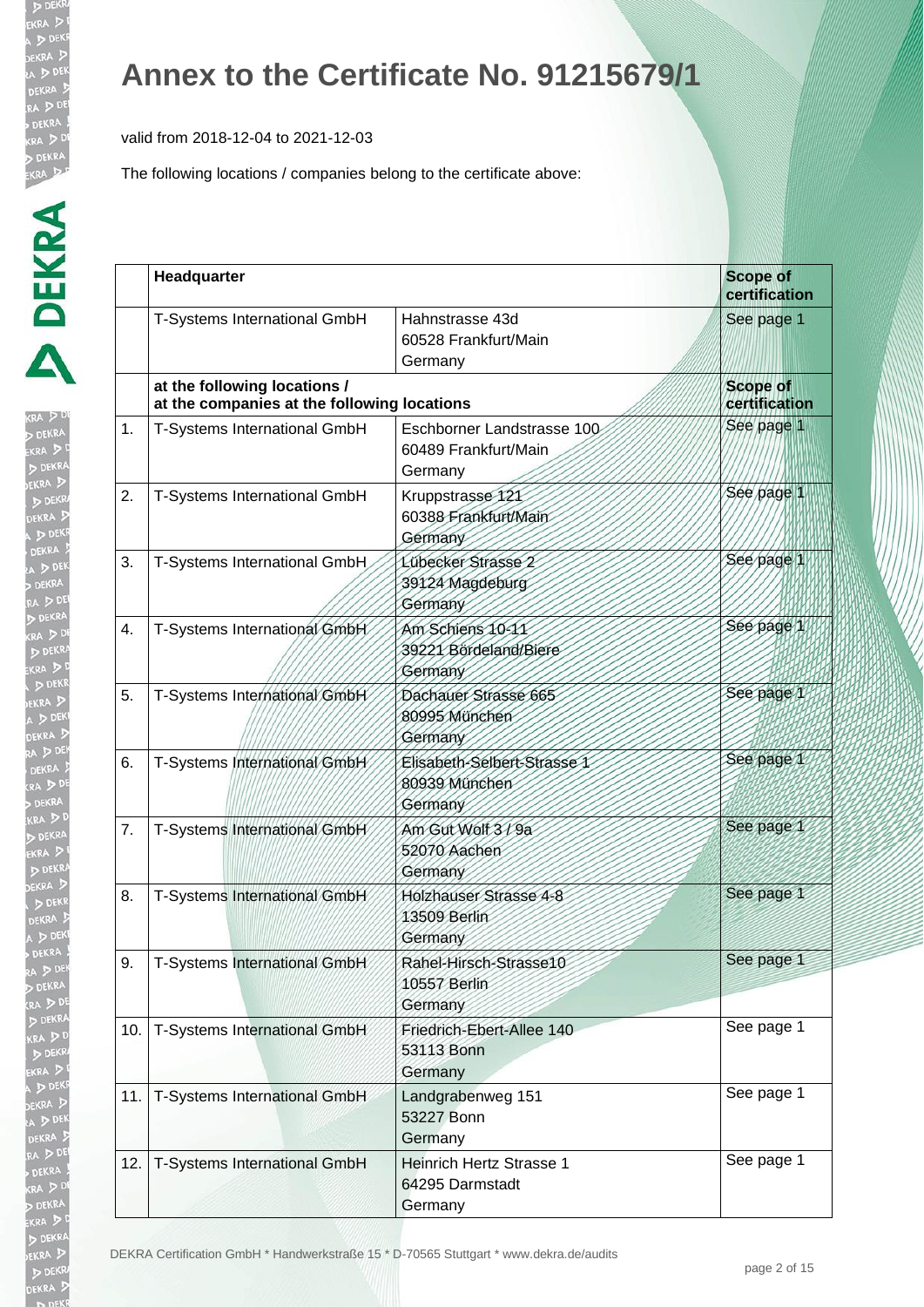valid from 2018-12-04 to 2021-12-03

The following locations / companies belong to the certificate above:

| $R_A$<br>$\frac{1}{2}$                              |
|-----------------------------------------------------|
| r                                                   |
| EKR<br>A D<br>Ï<br>¢                                |
| $\frac{1}{\sqrt{2}}$                                |
|                                                     |
| $\geq$                                              |
|                                                     |
| EKF<br>2                                            |
| $\frac{1}{2}$<br>b                                  |
|                                                     |
|                                                     |
|                                                     |
|                                                     |
|                                                     |
|                                                     |
| EKRA<br>DEKRA<br>DEKRA<br>DEKR<br>A DEKR<br>CA DEKR |
|                                                     |
| $\frac{1}{2}$<br>D                                  |
| $\frac{1}{2}$<br>$\frac{1}{2}$                      |
| RA<br>D                                             |
|                                                     |
| EKR<br>\<br>x                                       |
|                                                     |
|                                                     |
|                                                     |
| DEKRA<br>RA D<br>DEKR<br>KRA D                      |
|                                                     |
| $\frac{1}{2}$                                       |
|                                                     |
| P                                                   |
|                                                     |
| i                                                   |
|                                                     |
|                                                     |
|                                                     |
|                                                     |
|                                                     |
| ā                                                   |
|                                                     |
| A.                                                  |
|                                                     |
|                                                     |
|                                                     |
|                                                     |
|                                                     |
|                                                     |
|                                                     |
|                                                     |
|                                                     |
|                                                     |
|                                                     |
|                                                     |
|                                                     |
|                                                     |
|                                                     |
|                                                     |
|                                                     |

|     | Headquarter                                                                 |                                                            | <b>Scope of</b><br>certification |
|-----|-----------------------------------------------------------------------------|------------------------------------------------------------|----------------------------------|
|     | <b>T-Systems International GmbH</b>                                         | Hahnstrasse 43d<br>60528 Frankfurt/Main<br>Germany         | See page 1                       |
|     | at the following locations /<br>at the companies at the following locations |                                                            | <b>Scope of</b><br>certification |
| 13. | T-Systems International GmbH                                                | Überseering 2<br>22297 Hamburg<br>Germany                  | See page                         |
| 14. | T-Systems International GmbH                                                | Bannwaldallee 42<br>76185 Karlsruhe<br>Germany             | See page 1                       |
| 15. | T-Systems International GmbH                                                | Fasanenweg 5<br>10771 Leinfelden<br>Germany                | See page 1                       |
| 16. | T-Systems International GmbH                                                | Mecklenburgring 25<br>66121 Saarbrücken<br>Germany         | See page 1                       |
| 17. | T-Systems International GmbH                                                | Alessandro Volta Strasse. 11<br>38440 Wolfsburg<br>Germany | See page 1                       |
| 18. | T-Systems International GmbH                                                | Dingolfinger Strasse 1-15<br>81673 München<br>Germany      | See page 1                       |
| 19. | T-Systems International GmbH                                                | Annenstrasse 5<br>01067 Dresden<br>Germany                 | See page 1                       |
| 20. | T-Systems International GmbH                                                | Karlskroner Strasse 32<br>85051 Ingolstadt<br>Germany      | See page 1                       |
| 21. | Group Supply Services (GSUS) -<br>Procurement                               | Landgrabenweg 151<br>53227 Bonn<br>Germany                 | See page 1                       |
| 22. | Deutsche Telekom IT GmbH                                                    | Landgrabenweg 151<br>53227 Bonn<br>Germany                 | See page 1                       |
| 23. | <b>Deutsche Telekom Security</b><br>GmbH                                    | Bonner Talweg 100<br>53113 Bonn<br>Germany                 | See page 1                       |
| 24. | <b>Deutsche Telekom Security</b><br>GmbH                                    | Reuterstrasse 65<br>53115 Bonn<br>Germany                  | See page 1                       |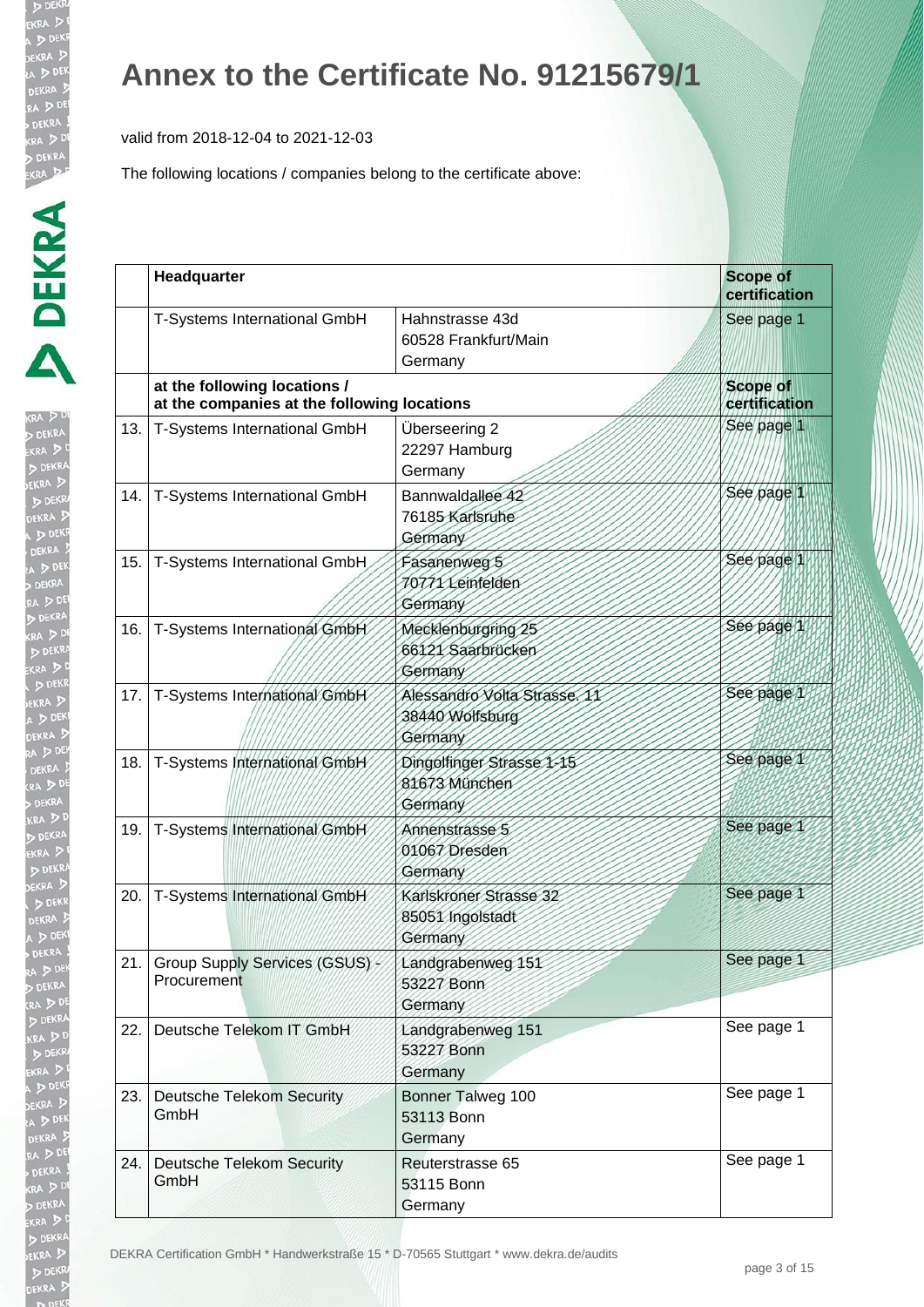valid from 2018-12-04 to 2021-12-03

| KRA D<br>DEK<br>I.                          |
|---------------------------------------------|
| P<br>P<br>P<br>P                            |
| Ì                                           |
|                                             |
|                                             |
|                                             |
|                                             |
| i                                           |
| j                                           |
| D                                           |
| J                                           |
| DEN<br>CA                                   |
| į                                           |
|                                             |
|                                             |
|                                             |
| KR<br>P<br>EKP<br>A<br>$\ddot{\phantom{a}}$ |
| ĺ                                           |
| $\begin{array}{c} \hline \end{array}$       |
|                                             |
|                                             |
|                                             |
| I                                           |
|                                             |
|                                             |
|                                             |
|                                             |
| $\frac{1}{2}$                               |
| ŀ                                           |
|                                             |
|                                             |
|                                             |
|                                             |
|                                             |
|                                             |
|                                             |
| I                                           |
|                                             |
|                                             |
|                                             |
|                                             |
|                                             |
|                                             |
|                                             |
|                                             |
|                                             |
|                                             |
|                                             |
|                                             |
|                                             |
|                                             |

|     | Headquarter                                                                 |                                                        | <b>Scope of</b><br>certification |
|-----|-----------------------------------------------------------------------------|--------------------------------------------------------|----------------------------------|
|     | T-Systems International GmbH                                                | Hahnstrasse 43d<br>60528 Frankfurt/Main<br>Germany     | See page 1                       |
|     | at the following locations /<br>at the companies at the following locations |                                                        | <b>Scope of</b><br>certification |
| 25. | <b>Deutsche Telekom Security</b><br>GmbH                                    | Deutsche-Telekom-Allee 9<br>64295 Darmstadt<br>Germany | See page 1                       |
|     | 26. Deutsche Telekom Security<br>GmbH                                       | Querstrasse 1-11<br>04103 Leipzig<br>Germany           | See page 1                       |
|     | 27. Deutsche Telekom Security<br>GmbH                                       | Untere Industriestrasse 20<br>57250 Netphen<br>Germany | See page 1                       |
| 28. | Deutsche Telekom Security<br>GmbH                                           | Holzhauser Strasse 4-8<br>13509 Berlin<br>Germany      | See page 1                       |
| 29. | Deutsche Telekom Healthcare<br>and Security Solutions GmbH                  | Pascalstrasse 11<br>10587 Berlin<br>Germany            | See page 1                       |
| 30. | Detecon International GmbH                                                  | Sternengasse 14-16<br>50676 Köln<br>Germany            | See page 1                       |
| 31. | T-Systems Information Services<br>GmbH                                      | Pascalstrasse 11<br>10587 Berlin<br>Germany            | See page 1                       |
| 32. | T-Systems Multimedia Solutions<br>GmbH                                      | Riesaer Strasse 5-7<br>01129 Dresden<br>Germany        | See page 1                       |
|     | 33.   T-Systems on site services GmbH                                       | Holzhauser Strasse 4-8<br>13509 Berlin<br>Germany      | See page 1                       |
| 34. | T-Systems on site services GmbH                                             | Georg-Elser-Strasse 4<br>90441 Nürnberg<br>Germany     | See page 1                       |
| 35. | T-Systems Austria GesmbH                                                    | Rennweg 97-99<br>1030 Wien<br>Austria                  | See page 1                       |
| 36. | T-Systems Austria GesmbH                                                    | Richard-Neutra-Gasse 10<br><b>1210 Wien</b><br>Austria | See page 1                       |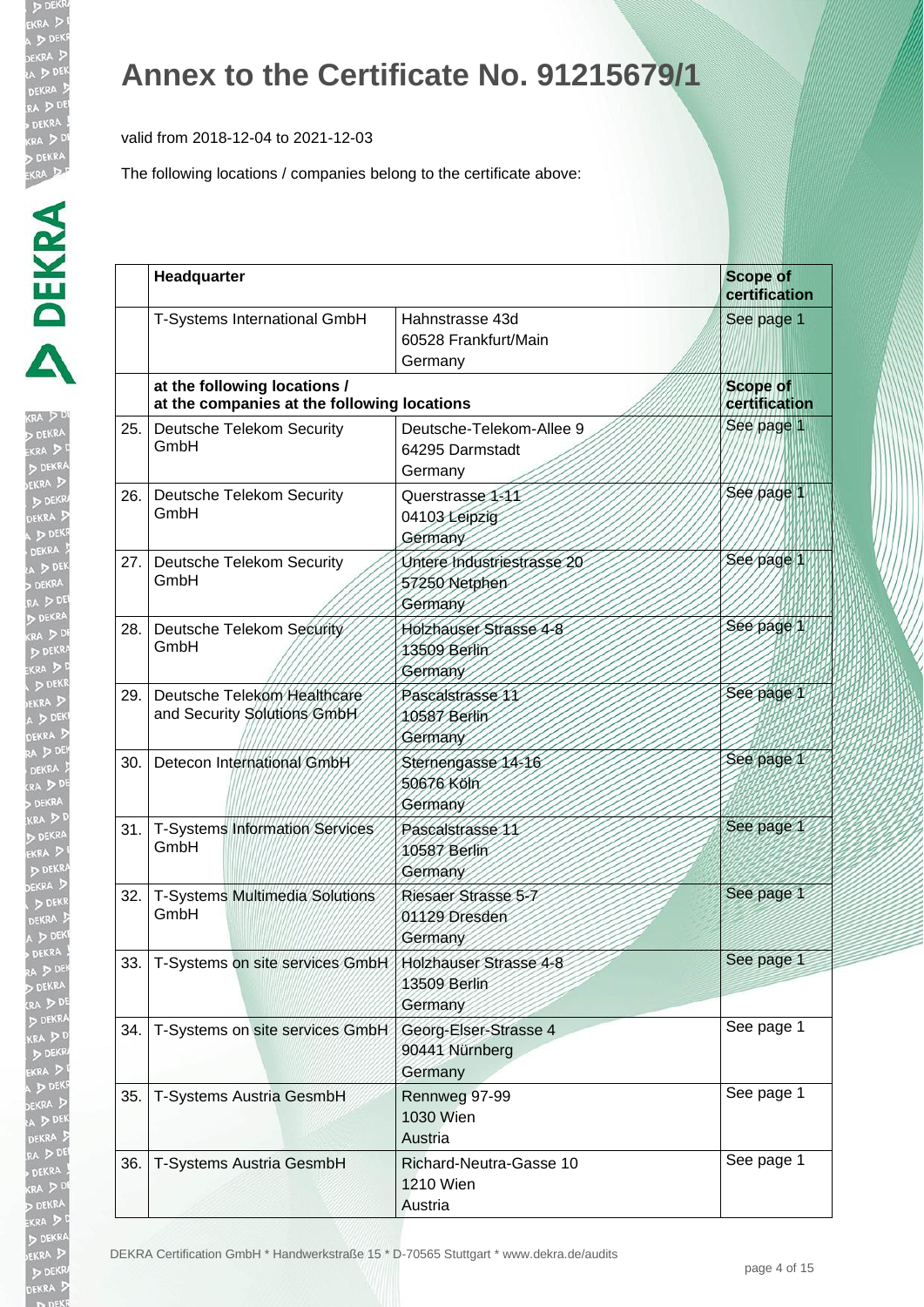valid from 2018-12-04 to 2021-12-03

| ŀ<br>(RA      |
|---------------|
|               |
|               |
|               |
|               |
|               |
|               |
|               |
| $\frac{1}{2}$ |
|               |
|               |
|               |
|               |
|               |
|               |
|               |
|               |
|               |
|               |
|               |
|               |
|               |
| į             |
|               |
|               |
|               |
|               |
| EKR<br>V      |
|               |
|               |
|               |
|               |
|               |
|               |
|               |
|               |
|               |
|               |
|               |
|               |
|               |
|               |
|               |
| j<br>l        |
|               |
|               |
|               |
|               |
| ļ             |
|               |
|               |
|               |
|               |
|               |
|               |
| ĵ             |
|               |
|               |

|     | Headquarter                                                                 |                                                                                                                           | <b>Scope of</b><br>certification |
|-----|-----------------------------------------------------------------------------|---------------------------------------------------------------------------------------------------------------------------|----------------------------------|
|     | T-Systems International GmbH                                                | Hahnstrasse 43d<br>60528 Frankfurt/Main<br>Germany                                                                        | See page 1                       |
|     | at the following locations /<br>at the companies at the following locations |                                                                                                                           | <b>Scope of</b><br>certification |
| 37. | T-Systems Austria GesmbH                                                    | Hans-Czettel-Strasse 1<br>3950 Gmünd<br>Austria                                                                           | See page 1                       |
| 38. | T-Systems Austria GesmbH                                                    | Elisabethstrasse 88<br>8010 Graz<br>Austria                                                                               | See page 1                       |
| 39. | T-Systems do Brasil Ltda.                                                   | Rua Olimpiadas, 205 - Vila Olimpia<br>04551-000 - Sao Paulo / SP<br>Brazil                                                | See page 1                       |
| 40. | T-Systems do Brasil Ltda.                                                   | Alameda Araguacema, 187<br>Tambore<br>06460-070 Barueri / SP<br>Brazil                                                    | See page 1                       |
| 41. | T-Systems do Brasil Ltda.                                                   | Rua Baffin, 32/60 - Chacara Inglesa<br>09750-620 - São Bernardo do Campo / SP<br>Brazil                                   | See page 1                       |
| 42. | T-Systems do Brasil Ltda.                                                   | Rua Ingo Hering, 20 - Bom Retiro<br>89010-205 - Blumenau / SC<br>Brazil                                                   | See page 1                       |
| 43. | T-Systems P.R. China/Ltd.                                                   | 1602, Tower 3<br>No. 12 Dongtucheng Road Heping Street<br>Chaoyang District<br><b>Beijing 100013</b><br>China             | See page 1                       |
|     | 44.   T-Systems P.R. China Ltd.                                             | No.15 Middle Tongji Road,<br>Beijing Economic Technolgoy Development<br>Zone, Daxing District,<br>100176 Beijing<br>China | See page 1                       |
| 45. | T-Systems P.R. China Ltd.                                                   | Building 3, No. 700 Jinyu Road,<br>Jingiao Industrial Zone, Pudong District,<br>201206 Shanghai<br>China                  | See page 1                       |
| 46. | T-Systems P.R. China Ltd.                                                   | Unit. 1501, No. 1350,<br>Li Tong Plaza, North Sichuan Road,<br>HongKou District,<br>200080 Shanghai<br>China              | See page 1                       |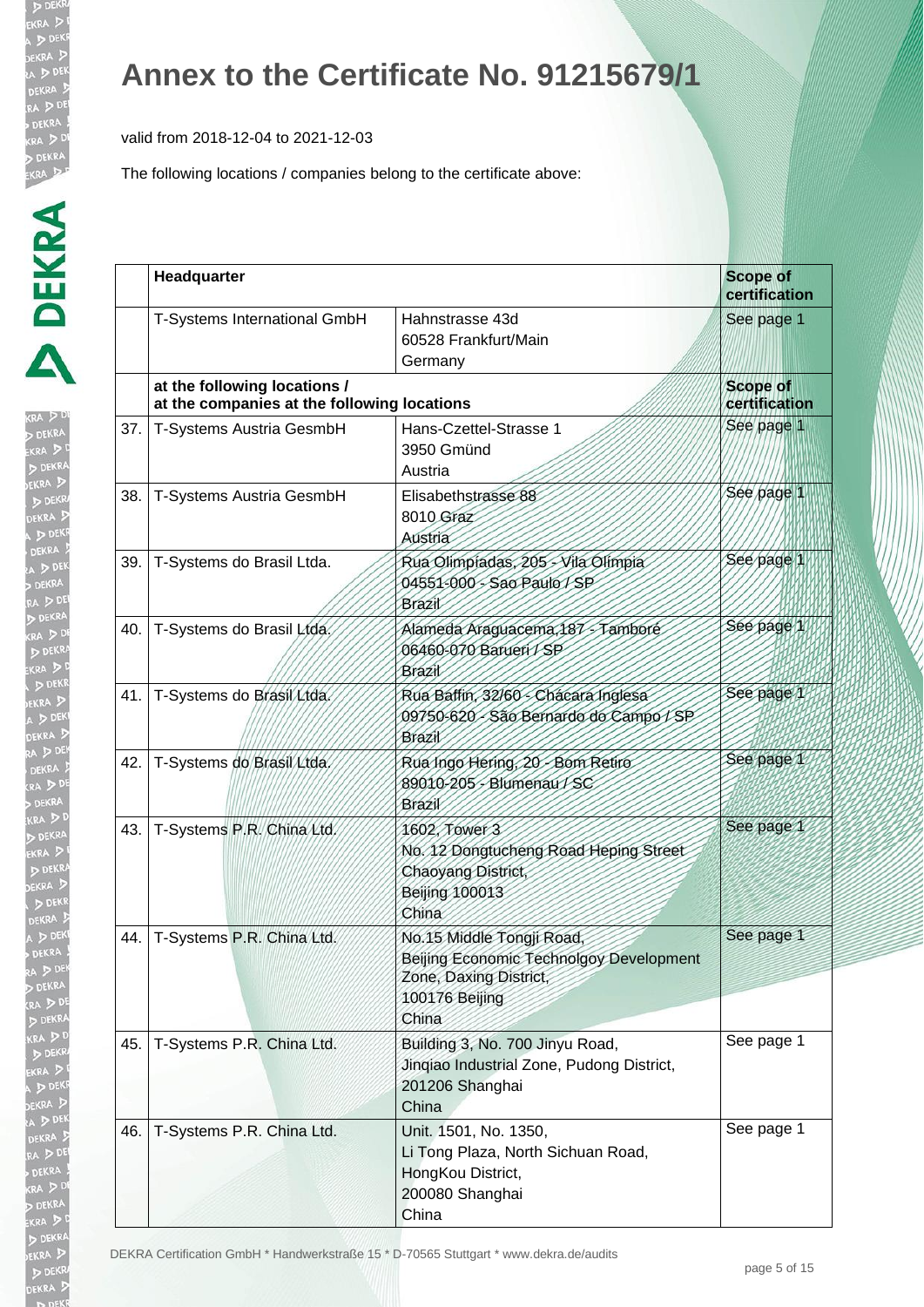valid from 2018-12-04 to 2021-12-03

| 3 |
|---|
| Ì |
|   |
|   |
|   |
|   |
|   |
|   |
| i |
|   |
|   |
|   |
|   |
|   |
|   |
|   |
|   |
|   |
|   |
| ł |
|   |
|   |
|   |
|   |
|   |
| j |
|   |
|   |
|   |
|   |
|   |
|   |
|   |
|   |
|   |
|   |
|   |
|   |
|   |
|   |
|   |
|   |
|   |
|   |
|   |
|   |
|   |
|   |
|   |
|   |
|   |
|   |
|   |
|   |
|   |

|     | Headquarter                                                                 |                                                                                                                                | <b>Scope of</b><br>certification |
|-----|-----------------------------------------------------------------------------|--------------------------------------------------------------------------------------------------------------------------------|----------------------------------|
|     | T-Systems International GmbH                                                | Hahnstrasse 43d<br>60528 Frankfurt/Main<br>Germany                                                                             | See page 1                       |
|     | at the following locations /<br>at the companies at the following locations |                                                                                                                                | <b>Scope of</b><br>certification |
| 47. | T-Systems P.R. China Ltd.                                                   | 19F, Building F3, A9 area, Wuhan Future<br>city,<br>No.999 Gaoxin Road,<br>Eastlake Development Zone,<br>430070 Wuhan<br>China | See page 1                       |
| 48. | <b>T-Systems France SAS</b>                                                 | 1-3 rue Eugène et Armand Peugeot<br>92500 Rueil-Malmaison<br>France                                                            | Sée page 1                       |
| 49. | T-Systems France SAS                                                        | 1 rond Point du General Eisenhower<br>31100 Toulouse<br>France                                                                 | See page 1                       |
| 50. | Deutsche Telekom Systems<br>Solutions Hungary Kft.                          | Tóth Kálmán v. 2/B (Mill Park)<br>1097 Budapest<br>Hungary                                                                     | See page 1                       |
| 51. | Deutsche Telekom Systems<br>Solutions Hungary Kft.                          | Vezér v. hrsz. 0204/15 (TUDASPARK)<br>4032 Debrecen<br>Hungary                                                                 | See page 1                       |
| 52. | Deutsche Telekom Systems<br>Solutions Hungary Kft.                          | Nagy Lajos király útja 11.<br><b>7621 Pécs</b><br>Hungary                                                                      | See page 1                       |
| 53. | Deutsche Telekom Systems<br>Solutions Hungary Kft.                          | Rákóczi út 19<br>7621 Pécs.<br>Hungary                                                                                         | See page 1                       |
| 54. | Deutsche Telekom Systems<br>Solutions Hungary Kft.                          | Bocskai u. 8/B<br>6721 Szeged<br>Hungary                                                                                       | See page 1                       |
| 55. | Deutsche Telekom Systems<br>Solutions Hungary Kft.                          | Rókusi krt. 2-10.<br>6724 Szeged<br>Hungary                                                                                    | See page 1                       |
| 56. | T-Systems ITC Iberia, S.A.                                                  | Calle Sancho de Ávila, 110 - 130<br>08018 Barcelona<br>Spain                                                                   | See page 1                       |
| 57. | T-Systems ITC Iberia, S.A.                                                  | Parcela PC1 08 01<br>Carretera BP-1413 Km 3,7<br>08290 Cerdanyola del Valles<br>Spain                                          | See page 1                       |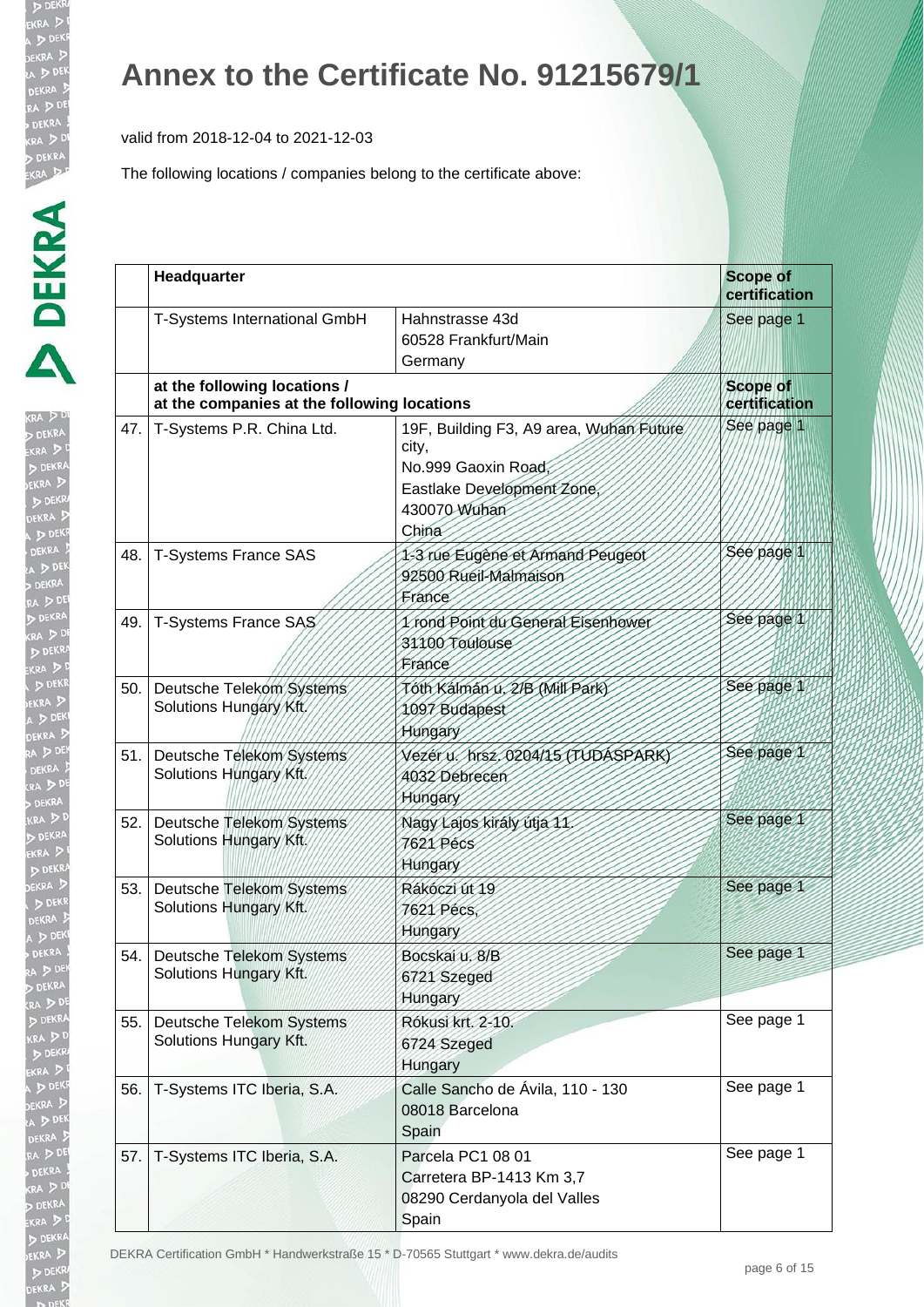valid from 2018-12-04 to 2021-12-03

|     | Headquarter                                                                           |                                                                                                                                     | <b>Scope of</b><br>certification |
|-----|---------------------------------------------------------------------------------------|-------------------------------------------------------------------------------------------------------------------------------------|----------------------------------|
|     | <b>T-Systems International GmbH</b>                                                   | Hahnstrasse 43d<br>60528 Frankfurt/Main<br>Germany                                                                                  | See page 1                       |
|     | at the following locations /<br>at the companies at the following locations           |                                                                                                                                     | <b>Scope of</b><br>certification |
| 58. | T-Systems ITC Iberia, S.A.                                                            | Camí de Valls, 81-87<br>43204 Reus<br>Spain                                                                                         | See page 1                       |
| 59. | T-Systems ITC Iberia, S.A.                                                            | Avinguda Bellisens, 42<br>43204 Reus<br>Spain                                                                                       | See page 1                       |
| 60. | T-Systems ITC Iberia, S.A.                                                            | Orduña, 2<br>28034 Madrid<br>Spain                                                                                                  | See page 1                       |
| 61. | T-Systems ITC Ibéria, S.A.<br>Sucursal em Portugal                                    | <b>Edificio Atlantis</b><br>Av. Dom João II, nº 44 C<br>1990-095 Lisboa<br>Portugal                                                 | See page 1                       |
| 62. | T-Systems ITC/lbéria, S.A.<br>Sucursal em/Portugal                                    | Parque de Fornecedores da VW Autoeuropa<br>Editicio Sogepin-T-Systems<br>2951-510 Quinta do Anjo Palmela<br>Portugal                | See page 1                       |
| 63. | T-Systems ITC Ibéria, S.A.<br>Sucursal em Portugal                                    | Volkswagen Autoeuropa, Ed. 11<br>Quinta da Marquesa<br>2954-024 Quinta do Anjo<br>Portugal                                          | See page 1                       |
| 64. | T-Systems Information and<br>Communication Technology India<br><b>Private Limited</b> | Panchshil Business Park Tower A, Survey<br>Number 20, Village Balewadi, Taluka Havel<br>District Pune 411045<br>India               | See page 1                       |
| 65. | T-Systems Information and<br>Communication Technology India<br><b>Private Limited</b> | Umiya Business Bay Tower II,<br>Cessna Business Park,<br>Off Outer Ring Road, Marathanhalli,<br>Bangaluru Karnataka 560037<br>India | See page 1                       |
| 66. | T-Systems Malaysia Sdn. Bhd                                                           | 2340 Century Square,<br>Jalan Usahawan<br>63000 Cyberjaya, Selangor<br>Malaysia                                                     | See page 1                       |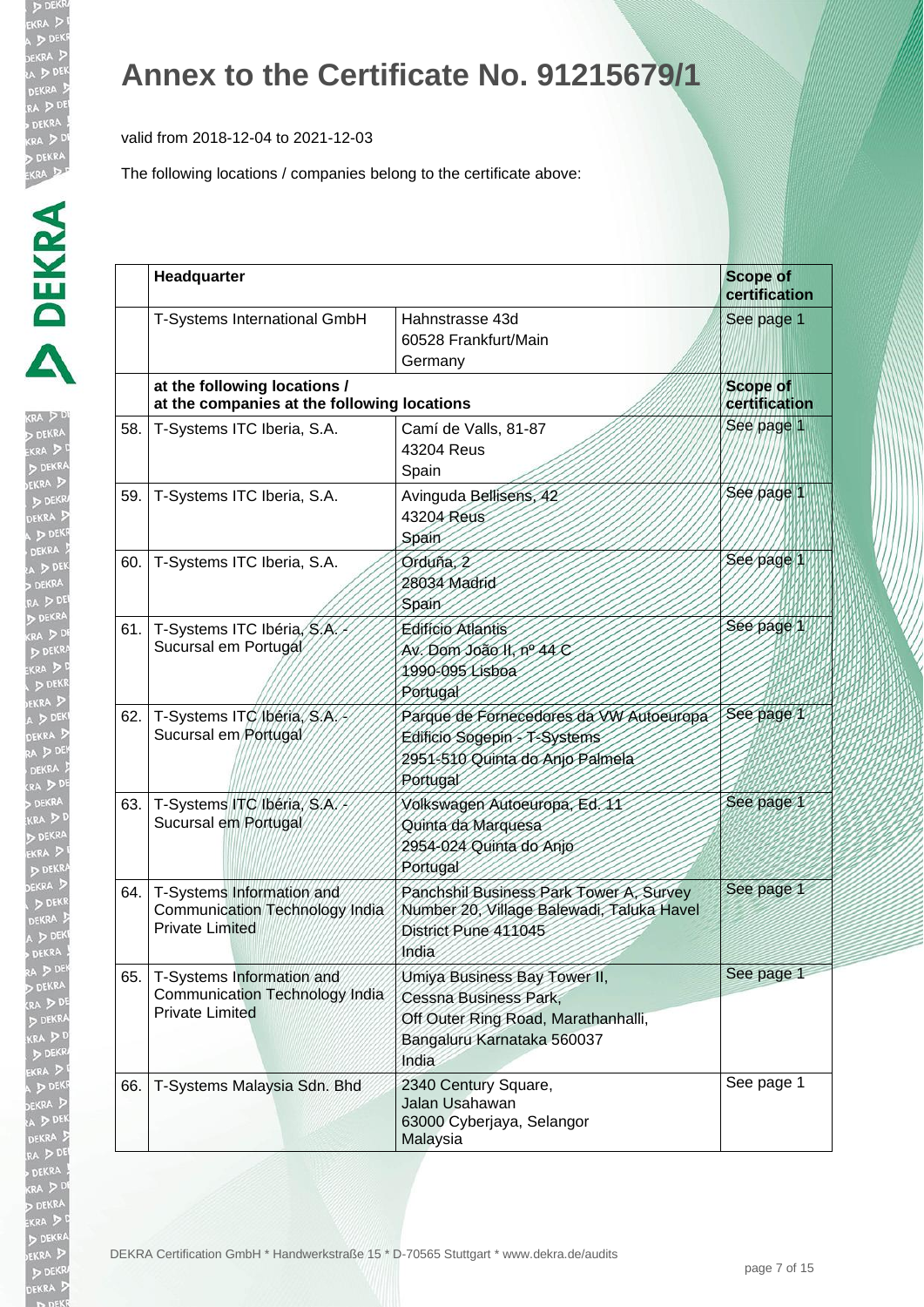valid from 2018-12-04 to 2021-12-03

| Ì<br>g |
|--------|
|        |
|        |
|        |
|        |
|        |
|        |
| i      |
|        |
|        |
|        |
|        |
|        |
|        |
|        |
|        |
|        |
|        |
| 3      |
|        |
|        |
|        |
|        |
|        |
| B      |
|        |
|        |
|        |
|        |
|        |
|        |
|        |
|        |
| l      |
|        |
|        |
|        |
|        |
|        |
|        |
|        |
|        |
|        |
|        |
|        |
|        |
|        |
|        |
|        |
|        |
|        |
|        |
|        |
|        |
|        |

|     | Headquarter                                                                 |                                                                                                                                              | <b>Scope of</b><br>certification |
|-----|-----------------------------------------------------------------------------|----------------------------------------------------------------------------------------------------------------------------------------------|----------------------------------|
|     | T-Systems International GmbH                                                | Hahnstrasse 43d<br>60528 Frankfurt/Main<br>Germany                                                                                           | See page 1                       |
|     | at the following locations /<br>at the companies at the following locations |                                                                                                                                              | <b>Scope of</b><br>certification |
| 67. | T-Systems México, S.A. de C.V.                                              | Boulevard Municipio Libre 1933<br>Ex Hacienda Mayorazgo<br>CP 72450<br>Puebla<br>Mexico                                                      | See page 1                       |
| 68. | T-Systems Nederland B.V.                                                    | Van Deventerlaan 33<br>3528 AG Utrecht<br>Netherlands                                                                                        | See page 1                       |
| 69. | T-Systems Nederland B.V.                                                    | Henk Sneevlietweg 2<br>1066 VH Amsterdam.<br>Netherlands                                                                                     | See page 1                       |
| 70. | T-Systems Nederland B.V                                                     | Lakenblekerstraat 13<br>1431 GE Aalsmeer<br>Netherlands                                                                                      | See page 1                       |
| 71. | T-Systems Nederland B.V.                                                    | Fokkerweg 300<br>1438 AN Oude Meer<br><b>Netherlands</b>                                                                                     | See page 1                       |
| 72. | T-Systems Nordic A/S                                                        | Lautrupvang 8<br>2750 Ballerup<br>Denmark                                                                                                    | See page 1                       |
| 73. | T-Systems Nordic A/S                                                        | T-Systems Nordic TC Services A/S,<br>Sverigefilial<br>Kista Science Tower<br>Färögatan 33, House D, 7th floor,<br>SE-164 51 Kista<br>Sweden  | See page 1                       |
| 74. | T-Systems Nordic A/S                                                        | T-Systems Nordic A/S sivuliike Suomessa<br>Keilaranta 16, 5th floor,<br>FI-02150 Espoo<br>Finland                                            | See page 1                       |
| 75. | T-Systems Nordic A/S                                                        | T-Systems Nordic TC Services A/S, Norway<br><b>Branch</b><br>c/o Visma Services Norge AS<br>POB 733 Skøyen,<br><b>NO-0214 Oslo</b><br>Norway | See page 1                       |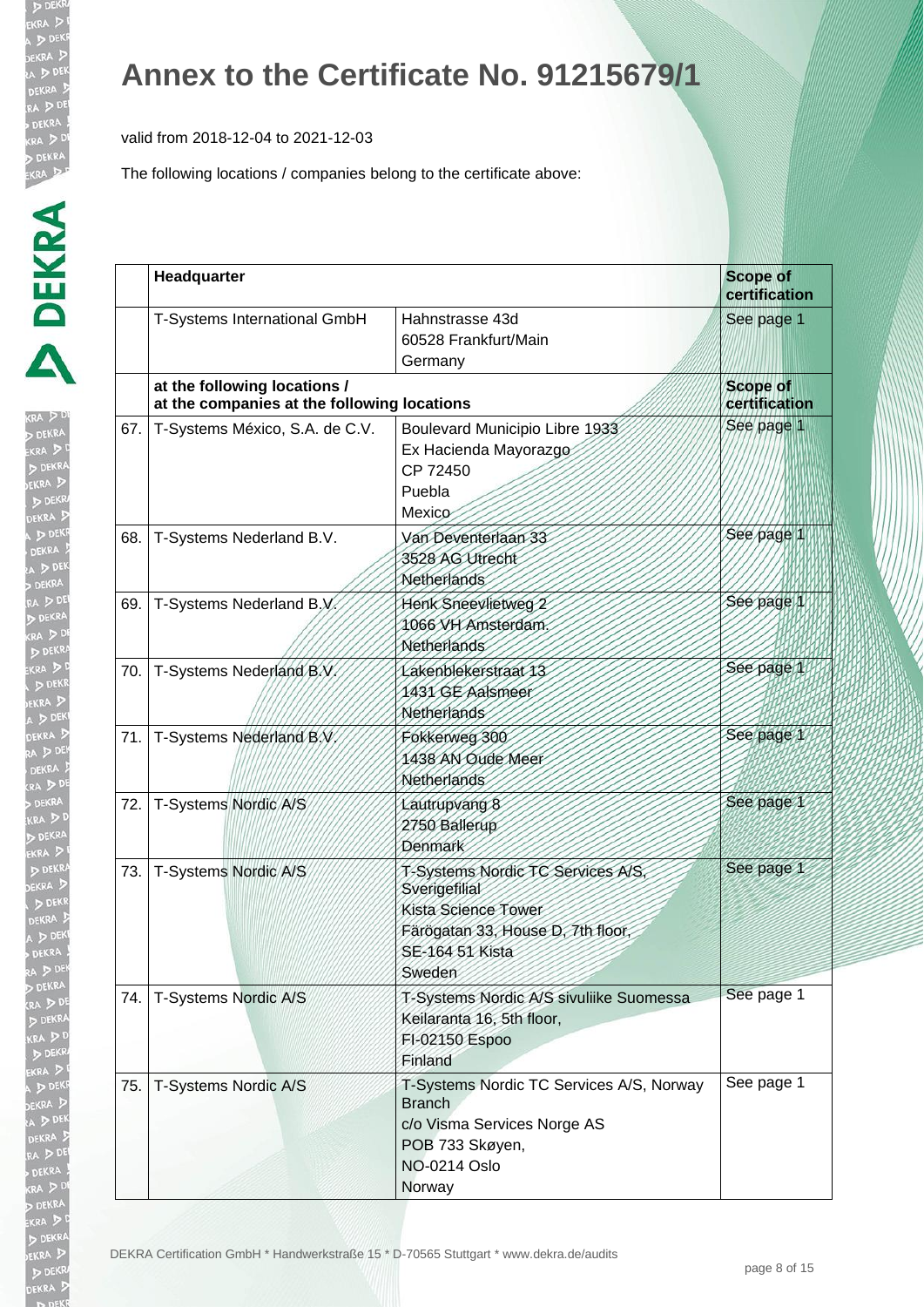valid from 2018-12-04 to 2021-12-03

The following locations / companies belong to the certificate above:

| Î                    |
|----------------------|
|                      |
| $\ddot{\phantom{a}}$ |
|                      |
|                      |
|                      |
|                      |
|                      |
|                      |
|                      |
|                      |
|                      |
|                      |
|                      |
|                      |
|                      |
|                      |
| ł                    |
|                      |
|                      |
|                      |
|                      |
|                      |
|                      |
|                      |
|                      |
|                      |
|                      |
|                      |
|                      |
|                      |
|                      |
|                      |
|                      |
|                      |
|                      |
|                      |
| 1<br>J               |
|                      |
| j<br>ļ               |
|                      |
|                      |
|                      |
| ļ                    |
| l                    |
|                      |
|                      |
|                      |
|                      |
|                      |
| ļ                    |
| j<br>I               |
|                      |

|      | Headquarter                                                                 |                                                                                                   | <b>Scope of</b><br>certification |
|------|-----------------------------------------------------------------------------|---------------------------------------------------------------------------------------------------|----------------------------------|
|      | T-Systems International GmbH                                                | Hahnstrasse 43d<br>60528 Frankfurt/Main<br>Germany                                                | See page 1                       |
|      | at the following locations /<br>at the companies at the following locations |                                                                                                   | <b>Scope of</b><br>certification |
| 76.  | T-Systems North America, Inc.                                               | 1901 Butterfield Road, Suite 700<br>Downers Grove, IL 60515<br><b>USA</b>                         | See page 1                       |
| 77.  | T-Systems North America, Inc.                                               | 550 Club Drive.<br>Montgomery, TX 77316<br>USA                                                    | See page 1                       |
| 78.  | T-Systems North America, Inc.                                               | 5150/70 Westway Park Blvd,<br>Houston, TX 17041<br>USA                                            | See page 1                       |
|      | 79. LLC T-Systems RUS                                                       | Linija 13 V.O., 14 Build B<br>199034 Sankt Petersburg<br>Russia                                   | See page 1                       |
|      | 80.   LLC T-Systems RUS                                                     | 36/40, Sredniy prospect, Vasilievsky Island,<br>199034, Saint-Petersburg<br>Russia                | See page 1                       |
|      | 81. LLC T-Systems RUS                                                       | 8, Preobrazhenskaya square<br>107061, Moscow<br><b>Russia</b>                                     | See page 1                       |
| 82.  | LLC T-Systems RUS                                                           | 11. Kirova street,<br>394018 Voronezh<br>Russia                                                   | See page 1                       |
| 83.1 | <b>LLC T-Systems RUS</b>                                                    | 6A, Kirova street,<br>394018 Voronezh<br>Russia                                                   | See page 1                       |
| 84.  | T-Systems Singapore Pte. Ltd.                                               | 15 Changi Business Park Crescent #06-01<br><b>Haite Building</b><br>Singapore 486006<br>Singapore | See page 1                       |
| 85.  | T-Systems Singapore Pte. Ltd.                                               | 23 Tai Seng Drive<br>Singapore 535224<br>Singapore                                                | See page 1                       |
| 86.  | T-Systems Singapore Pte. Ltd.                                               | 29A International Business Park<br>Jurong East, Singapore 609934<br>Singapore                     | See page 1                       |
| 87.  | T-Systems Singapore Pte. Ltd.                                               | 164 Kallang Way #03-09<br>Singapore 349248                                                        | See page 1                       |

DEKRA Certification GmbH \* Handwerkstraße 15 \* D-70565 Stuttgart \* www.dekra.de/audits

Singapore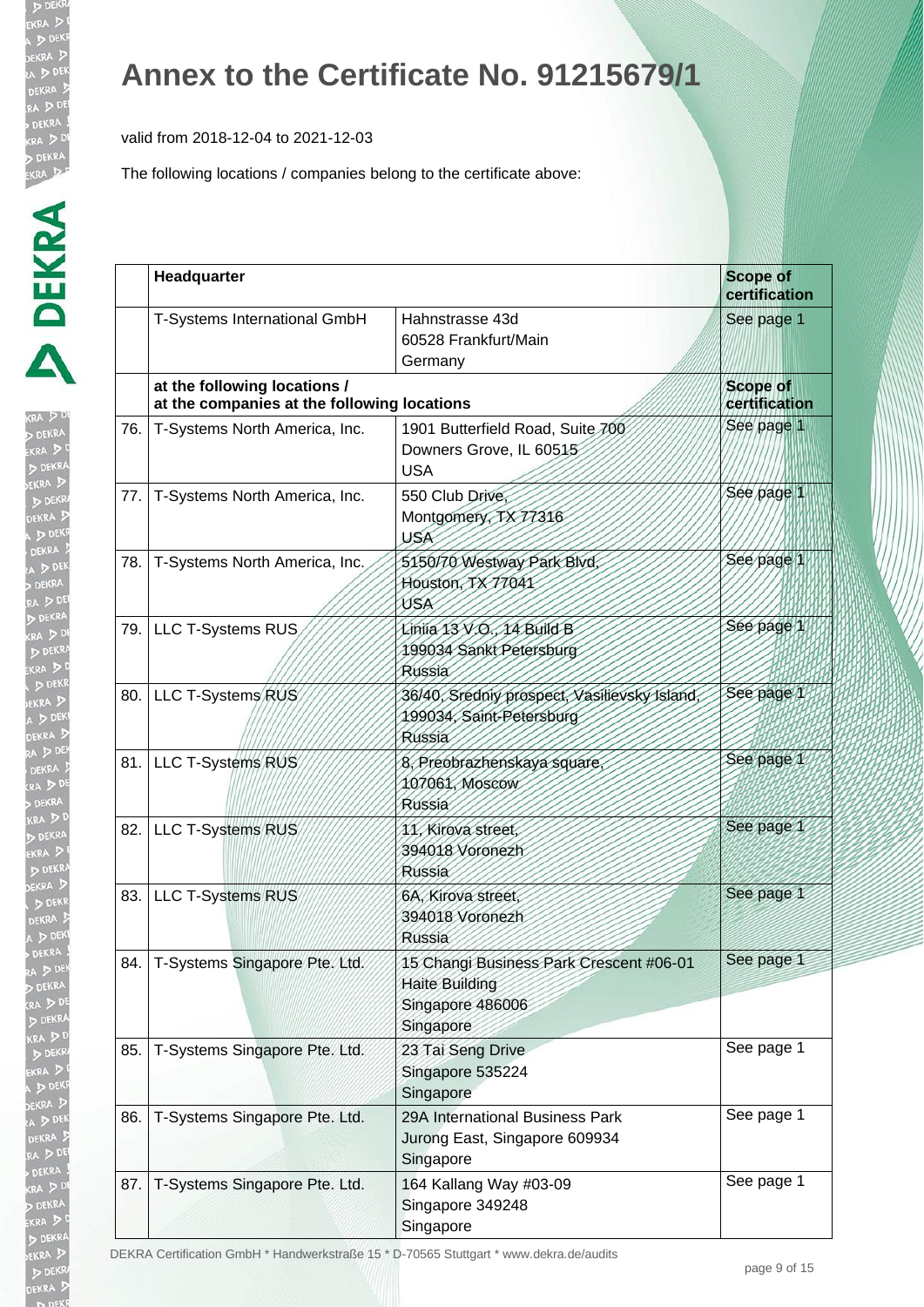valid from 2018-12-04 to 2021-12-03

The following locations / companies belong to the certificate above:

| D                                                                             |
|-------------------------------------------------------------------------------|
|                                                                               |
|                                                                               |
|                                                                               |
|                                                                               |
|                                                                               |
|                                                                               |
|                                                                               |
|                                                                               |
|                                                                               |
|                                                                               |
|                                                                               |
|                                                                               |
|                                                                               |
|                                                                               |
|                                                                               |
|                                                                               |
|                                                                               |
|                                                                               |
|                                                                               |
|                                                                               |
|                                                                               |
|                                                                               |
|                                                                               |
|                                                                               |
|                                                                               |
|                                                                               |
|                                                                               |
| ļ                                                                             |
| The age of the contract of                                                    |
|                                                                               |
|                                                                               |
|                                                                               |
|                                                                               |
|                                                                               |
|                                                                               |
|                                                                               |
| <b>The Second State of the Second State of the Second State of the Second</b> |
|                                                                               |
|                                                                               |
|                                                                               |
|                                                                               |
|                                                                               |

|     | Headquarter                                                                 |                                                                                                  | <b>Scope of</b><br>certification |
|-----|-----------------------------------------------------------------------------|--------------------------------------------------------------------------------------------------|----------------------------------|
|     | T-Systems International GmbH                                                | Hahnstrasse 43d<br>60528 Frankfurt/Main<br>Germany                                               | See page 1                       |
|     | at the following locations /<br>at the companies at the following locations |                                                                                                  | <b>Scope of</b><br>certification |
| 88. | Deutsche Telekom Systems<br>Solutions Slovakia s.r.o                        | Žriedlová 13<br>04001 Košice<br>Slovakia                                                         | See page 1                       |
| 89. | Deutsche Telekom Systems<br>Solutions Slovakia s.r.o                        | Moldavská 8/A - 8/B<br>04001 Košice<br>Slovakia                                                  | See page                         |
| 90. | T-Systems Schweiz AG                                                        | Industriestrasse 21<br>3052 Zollikofen<br>Switzerland                                            | See page 1                       |
| 91. | T-Systems Schweiz AG                                                        | Engehaldenstrasse 12<br>3012 Bern<br>Switzerland                                                 | See page 1                       |
| 92. | T-Systems South Africa Holdings<br>(Proprietary) Limited                    | The Link Building<br>173 Oxford Road<br>Rosebank<br>South Africa                                 | See page 1                       |
| 93. | T-Systems Limited                                                           | Building K <sub>2</sub><br>Timbold Drive, Kents Hill<br>Milton Keynes, MK7 6BZ<br>United Kingdom | See page 1                       |
| 94. | <b>T-Systems Limited</b>                                                    | 8 Buckingham Ave<br>Slough SL1 4AX<br>United Kingdom                                             | See page 1                       |
| 95. | <b>T-Systems Limited</b>                                                    | Western International Park<br><b>Hayes Road</b><br>Hayes UB2 5XJ<br>United Kingdom               | See page 1                       |
| 96. | <b>T-Systems Limited</b>                                                    | <b>Staines Rd</b><br>Feltham<br><b>TW14 8RS</b><br><b>United Kingdom</b>                         | See page 1                       |
| 97. | <b>Deutsche Telekom Business</b><br><b>Solutions GmbH</b>                   | Landgrabenweg 151<br>53227 Bonn<br>Germany                                                       | See page 1                       |
| 98. | <b>Deutsche Telekom Business</b><br><b>Solutions GmbH</b>                   | Am Gut Wolf 3 / 9a<br>52070 Aachen<br>Germany                                                    | See page 1                       |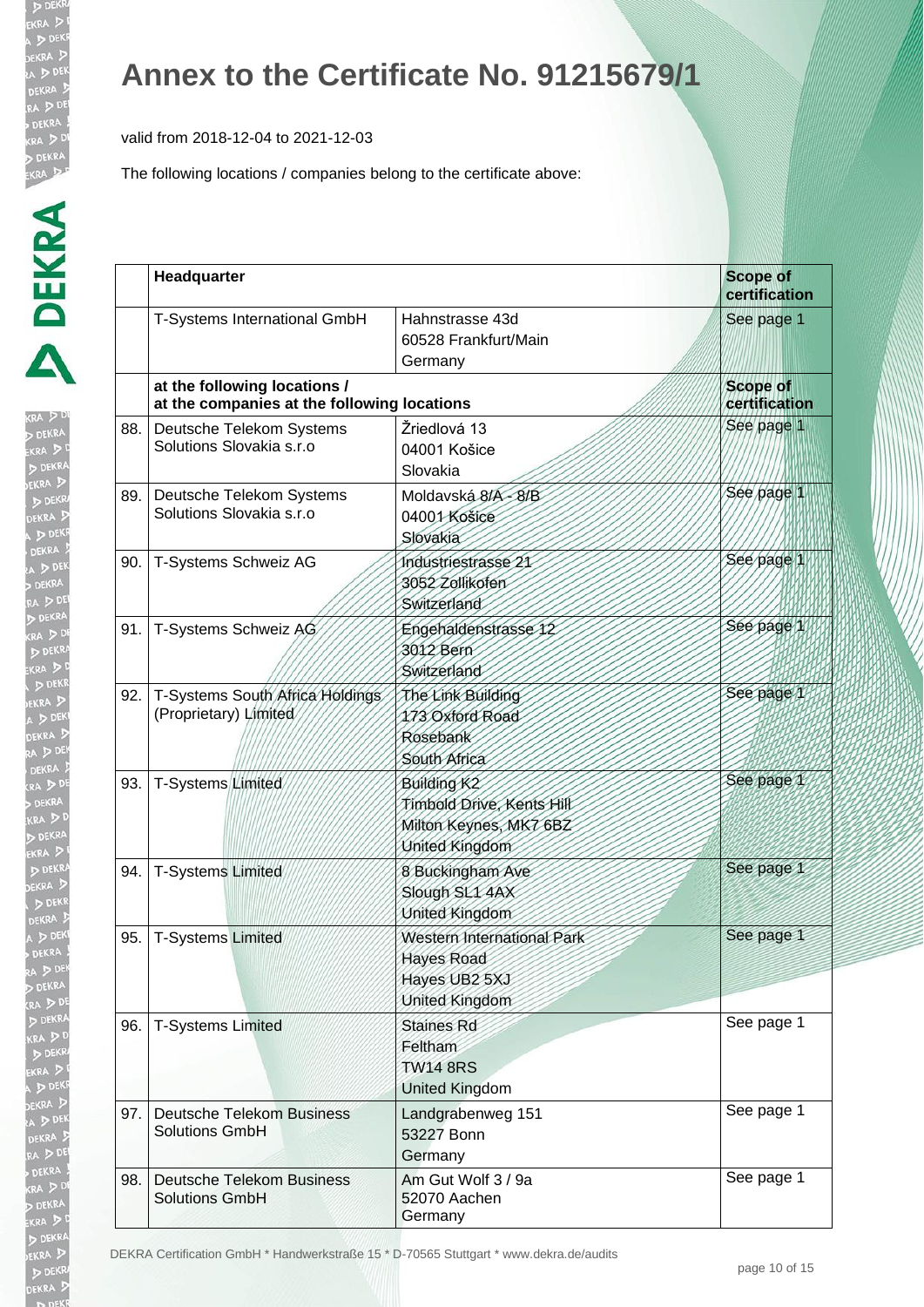valid from 2018-12-04 to 2021-12-03

| KRA DEKRA DEKRA DEKRA DEKRA DEKRA DEKRA DEKRA DEKRA DEKRA DEKRA DEKRA DEKRA DEKRA DEKRA DEKRA DEKRA DEKRA DEKRA DEKRA DEKRA DEKRA DEKRA DEKRA DEKRA DEKRA DEKRA DEKRA DEKRA DEKRA DEKRA DEKRA DEKRA DEKRA DEKRA DEKRA DEKRA DE<br>$\begin{array}{c} \hline \text{D} \end{array}$ |  |
|----------------------------------------------------------------------------------------------------------------------------------------------------------------------------------------------------------------------------------------------------------------------------------|--|
|                                                                                                                                                                                                                                                                                  |  |
|                                                                                                                                                                                                                                                                                  |  |
|                                                                                                                                                                                                                                                                                  |  |
|                                                                                                                                                                                                                                                                                  |  |
|                                                                                                                                                                                                                                                                                  |  |
|                                                                                                                                                                                                                                                                                  |  |
|                                                                                                                                                                                                                                                                                  |  |
|                                                                                                                                                                                                                                                                                  |  |
|                                                                                                                                                                                                                                                                                  |  |
|                                                                                                                                                                                                                                                                                  |  |
|                                                                                                                                                                                                                                                                                  |  |
| $\ddot{\phantom{a}}$                                                                                                                                                                                                                                                             |  |
|                                                                                                                                                                                                                                                                                  |  |
|                                                                                                                                                                                                                                                                                  |  |
|                                                                                                                                                                                                                                                                                  |  |
|                                                                                                                                                                                                                                                                                  |  |
| ļ                                                                                                                                                                                                                                                                                |  |
|                                                                                                                                                                                                                                                                                  |  |
|                                                                                                                                                                                                                                                                                  |  |
|                                                                                                                                                                                                                                                                                  |  |
| $\ddot{}}$                                                                                                                                                                                                                                                                       |  |
|                                                                                                                                                                                                                                                                                  |  |
|                                                                                                                                                                                                                                                                                  |  |
|                                                                                                                                                                                                                                                                                  |  |
|                                                                                                                                                                                                                                                                                  |  |
|                                                                                                                                                                                                                                                                                  |  |
| ľ                                                                                                                                                                                                                                                                                |  |
|                                                                                                                                                                                                                                                                                  |  |
|                                                                                                                                                                                                                                                                                  |  |
|                                                                                                                                                                                                                                                                                  |  |
|                                                                                                                                                                                                                                                                                  |  |
| l                                                                                                                                                                                                                                                                                |  |
|                                                                                                                                                                                                                                                                                  |  |
| j                                                                                                                                                                                                                                                                                |  |
|                                                                                                                                                                                                                                                                                  |  |
|                                                                                                                                                                                                                                                                                  |  |
|                                                                                                                                                                                                                                                                                  |  |
|                                                                                                                                                                                                                                                                                  |  |

|     | Headquarter                                                                  |                                                                                                  | <b>Scope of</b><br>certification |  |
|-----|------------------------------------------------------------------------------|--------------------------------------------------------------------------------------------------|----------------------------------|--|
|     | T-Systems International GmbH                                                 | Hahnstrasse 43d<br>60528 Frankfurt/Main<br>Germany                                               | See page 1                       |  |
|     | at the following locations /<br>at the companies at the following locations  |                                                                                                  | <b>Scope of</b><br>certification |  |
| 99. | <b>Deutsche Telekom Business</b><br><b>Solutions GmbH</b>                    | Holzhauser Strasse 4-8<br>13509 Berlin<br>Germany                                                | See page 1                       |  |
|     | 100 Deutsche Telekom Business<br><b>Solutions GmbH</b>                       | Friedrich-Ebert-Allee 140<br>53113 Bonn<br>Germany                                               | See page 1                       |  |
|     | 101 Deutsche Telekom Business<br><b>Solutions GmbH</b>                       | Heinrich-Hertz-Strasse 1<br>64295 Darmstadt<br>Germany                                           | See page 1                       |  |
|     | 102 Deutsche Telekom Business<br><b>Solutions GmbH</b>                       | Überseering 2<br>22297 Hamburg<br>Germany                                                        | See page 1                       |  |
|     | 103 Deutsche Telekom Business<br>Solutions GmbH                              | Bannwaldallee 42<br>76185 Karlsruhe<br>Germany                                                   | See page 1                       |  |
|     | 104 Deutsche Telekom Business<br>Solutions GmbH                              | Fasanenweg 5<br>70771 Leinfelden<br>Germany                                                      | See page 1                       |  |
|     | 105 Deutsche Telekom Business<br>Solutions GmbH                              | Mecklenburgring 25<br>66121 Saarbrücken<br>Germany                                               | See page 1                       |  |
|     | 106 Deutsche Telekom Business<br><b>Solutions GmbH</b>                       | Alessandro-Volta-Strasse 11<br>38440 Wolfsburg<br>Germany                                        | See page 1                       |  |
|     | 107 Deutsche Telekom Business<br><b>Solutions GmbH</b>                       | Dingolfinger Strasse 1-15<br>81673 München<br>Germany                                            | See page 1                       |  |
|     | 108 Deutsche Telekom Global<br><b>Business Solutions GmbH</b>                | Rennweg 97-99<br>1030 Wien<br>Austria                                                            | See page 1                       |  |
|     | 109 Deutsche Telekom Global<br><b>Business Solutions Belgium NV</b>          | <b>Airport Plaza</b><br>Stockholm Building<br>Leonardo Da Vincilaan 19<br>1831 Diegem<br>Belgium | See page 1                       |  |
|     | 110 Deutsche Telekom<br>Telecomunicações e Serviços do<br><b>Brasil Ltda</b> | Rua Baffin, 32/60 - Chácara Inglesa<br>09750-620 - São Bernardo do Campo / SP<br><b>Brazil</b>   | See page 1                       |  |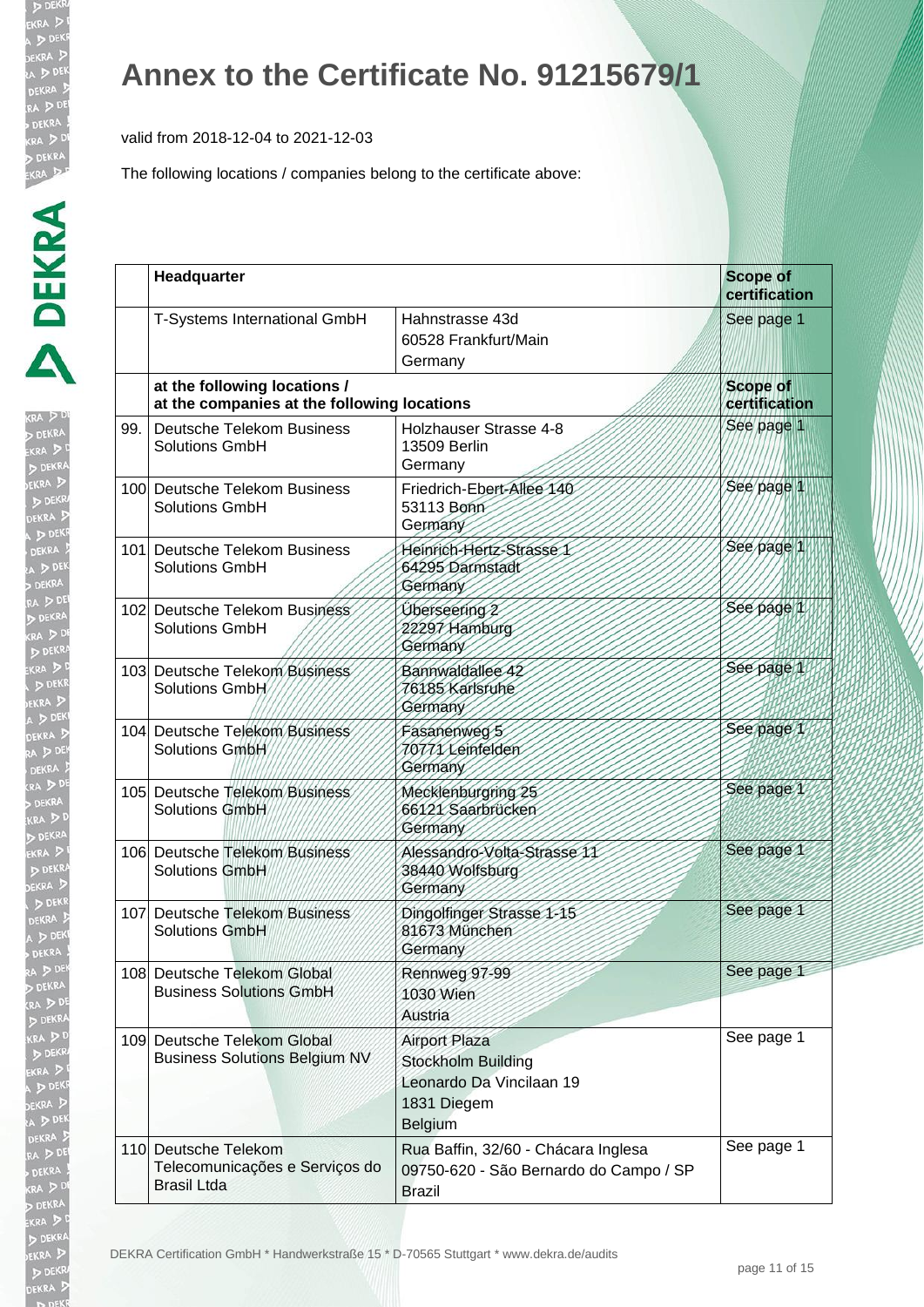valid from 2018-12-04 to 2021-12-03

| I.                      |
|-------------------------|
|                         |
|                         |
|                         |
|                         |
|                         |
|                         |
| i                       |
| i                       |
|                         |
|                         |
|                         |
|                         |
|                         |
|                         |
|                         |
| $\overline{\mathbf{z}}$ |
|                         |
|                         |
|                         |
| اء<br>ا                 |
| B                       |
|                         |
|                         |
|                         |
|                         |
|                         |
| Į                       |
|                         |
|                         |
| J<br>J                  |
| ļ                       |
|                         |
|                         |
|                         |
|                         |
|                         |
|                         |
|                         |
|                         |
|                         |
|                         |
|                         |
|                         |
|                         |
|                         |
|                         |
|                         |

|      | Headquarter                                                                                      |                                                                                     | <b>Scope of</b><br>certification |
|------|--------------------------------------------------------------------------------------------------|-------------------------------------------------------------------------------------|----------------------------------|
|      | T-Systems International GmbH                                                                     | Hahnstrasse 43d<br>60528 Frankfurt/Main<br>Germany                                  | See page 1                       |
|      | at the following locations /<br>at the companies at the following locations                      |                                                                                     | <b>Scope of</b><br>certification |
|      | 111 Deutsche Telekom Global<br><b>Business Solutions China (HK)</b><br>Limited                   | 7/F, Chung Nam Building, 1 Lockhart Road,<br>Wanchai<br>Hongkong                    | See page 1                       |
|      | 112 Deutsche Telekom Global<br><b>Business Solutions France SAS</b>                              | 1-3 rue Eugène et Armand Peugeot<br>92500 Rueil-Malmaison<br>Erance                 | See page 1                       |
|      | 113 Deutsche Telekom IT &<br>Telecommunications Hungary Kft.                                     | Tóth Kálmán u. 2/B (Mill Park)<br>1097 Budapest<br>Hungary                          | See page 1                       |
|      | 114 Deutsche Telekom IT &<br>Telecommunications Hungary Kft,                                     | Vezer u. hrsz. 0204/15 (TUDASPARK)<br>4032 Debrecen<br>Hungary                      | See page 1                       |
|      | 115 Deutsche Telekom / 1/8<br>Telecommunications Hungary Kft.                                    | Nagy Lajos király útja 11<br><b>7621 Pecs</b><br>Hungary                            | See page 1                       |
|      | 116 Deutsche Telekom / //<br>Telecommunications Hungary Kft.                                     | Rákóczi út 19<br>7621 Pécs<br>Hungary                                               | See page 1                       |
| 117. | Deutsche Telekom IT &<br>Telecommunications Hungary Kft.                                         | Bocskaru. 8/B<br>6721 Szeged<br>Hungary                                             | See page 1                       |
|      | 118 Deutsche Telekom IT &<br>Telecommunications Hungary Kft.                                     | Rókusi krt. 2-10.<br>6724 Szeged<br>Hungary                                         | See page 1                       |
|      | 119 Deutsche Telekom Global<br><b>Business</b><br>Solutions Iberia S.L.                          | C/ Sancho de Ávila, núm. 110-130<br>08018 Barcelona<br>Spain                        | See page 1                       |
|      | 120 Deutsche Telekom Global<br><b>Business</b><br>Solutions Iberia S.L.                          | Orduña, 2<br>28034 Madrid<br>Spain                                                  | See page 1                       |
|      | 121 Deutsche Telekom Global<br><b>Business</b><br>Solutions Ibéria SLU - Sucursal<br>em Portugal | <b>Edifício Atlantis</b><br>Av. Dom João II, nº 44 C<br>1990-095 Lisboa<br>Portugal | See page 1                       |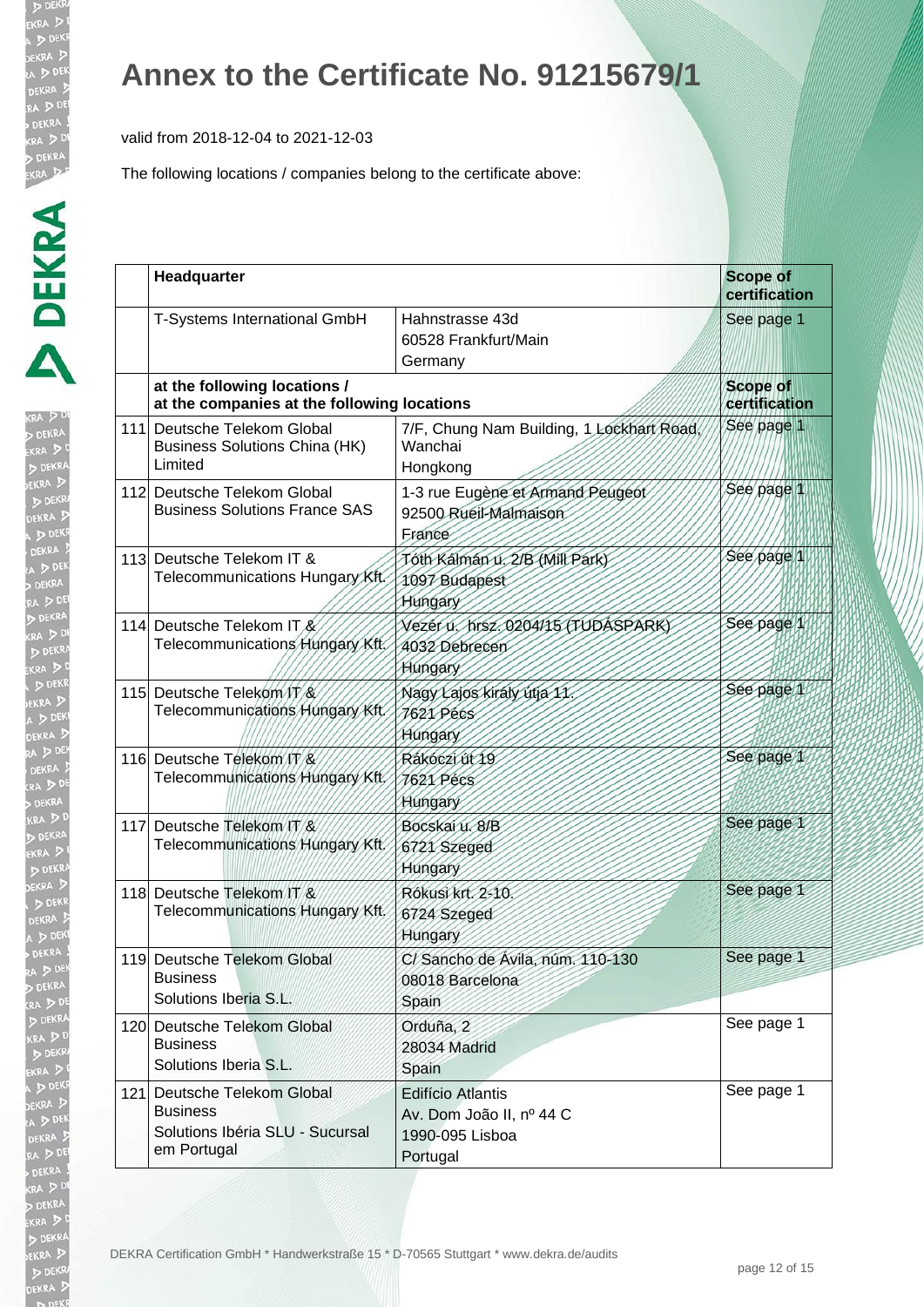valid from 2018-12-04 to 2021-12-03

The following locations / companies belong to the certificate above:

| I.<br>KRA .                                                                                |
|--------------------------------------------------------------------------------------------|
|                                                                                            |
| b<br>EK                                                                                    |
|                                                                                            |
|                                                                                            |
|                                                                                            |
|                                                                                            |
| $\ddot{\phantom{a}}$                                                                       |
| i                                                                                          |
| į                                                                                          |
|                                                                                            |
| B                                                                                          |
|                                                                                            |
| B                                                                                          |
|                                                                                            |
|                                                                                            |
| i                                                                                          |
|                                                                                            |
|                                                                                            |
|                                                                                            |
|                                                                                            |
|                                                                                            |
|                                                                                            |
|                                                                                            |
| > x x x x                                                                                  |
|                                                                                            |
|                                                                                            |
|                                                                                            |
| ŀ                                                                                          |
|                                                                                            |
| アクセス こうこう                                                                                  |
|                                                                                            |
|                                                                                            |
|                                                                                            |
|                                                                                            |
|                                                                                            |
|                                                                                            |
|                                                                                            |
| i                                                                                          |
| $\frac{1}{2}$<br>j                                                                         |
| l                                                                                          |
|                                                                                            |
| י<br>י                                                                                     |
| Í                                                                                          |
| i<br>I<br>I<br>I<br>I<br>I<br>I<br>I<br>I<br>I<br>I<br>I<br>I<br>I<br>I<br>I<br>I<br>I<br> |
|                                                                                            |
| l                                                                                          |
|                                                                                            |
|                                                                                            |
|                                                                                            |

| Headquarter                                                                                  |                                                                                                                                                      | <b>Scope of</b><br>certification |
|----------------------------------------------------------------------------------------------|------------------------------------------------------------------------------------------------------------------------------------------------------|----------------------------------|
| T-Systems International GmbH                                                                 | Hahnstrasse 43d<br>60528 Frankfurt/Main<br>Germany                                                                                                   | See page 1                       |
| at the following locations /<br>at the companies at the following locations                  |                                                                                                                                                      | <b>Scope of</b><br>certification |
| 122 Deutsche Telekom Global<br>Business Solutions Italia S.r.l.                              | Centro Direzionale Milanofiori:<br>Strada 4, Palazzo Q5<br>20089 Rozzano (MILANO)<br>Italy                                                           | See page 1                       |
| 123 DTAG Global Business Solutions<br>México<br>S.A. de C.V.                                 | Boulevard Municipio Libre 1933<br>Ex Hacienda Mayorazgo<br>CP 72450<br>Puebla<br>Mexico                                                              | See page 1                       |
| 124 Deutsche Telekom Global<br><b>Business Solutions Nederland</b><br>B.V.                   | Van Deventerlaan 31-51<br>3528 AG Utrecht<br>Netherlands                                                                                             | See page 1                       |
| 125 Deutsche Telekom Nordic A/S                                                              | Lautrupvang 8<br>2750 Ballerup<br>Denmark                                                                                                            | See page 1                       |
| 126 Deutsche Telekom Nordic A/S                                                              | Deutsche Telekom Nordic A/S, Sverigefilial<br>Kista Science Tower<br>Färögatan 33, House D, 7th floor,<br>SE-164 51 Kista<br>Sweden                  | See page 1                       |
| 127 Deutsche Telekom Nordic A/S                                                              | Deutsche Telekom Nordic A/S sivuliike<br>Suomessa<br>C/o Azets Insight Oy PB 1 00028 AZETS<br>Keilaranta 16, 5th floor,<br>FI-02150 Espoo<br>Finland | See page 1                       |
| 128 Deutsche Telekom Nordic A/S                                                              | Deutsche Telekom Nordic (NUF)<br>c/o Visma Services Norge AS<br>Karenslyst Allé 56,<br>POB 733 Skøyen,<br><b>NO-0214 Oslo</b><br>Norway              | See page 1                       |
| 129 Deutsche Telekom North<br>America, Inc.                                                  | 141 West Front Street<br>Red Bank, NJ 07701<br><b>USA</b>                                                                                            | See page 1                       |
| 130 LLC Deutsche Telekom IT RUS<br>$DEKDA$ Cortification CmbH * Handworkstraße 15 * D. 70565 | Liniia 13 V.O., 14 Build B<br>199034 Sankt Petersburg<br>Russia<br>Stuttgart * www.dokra.do/audite                                                   | See page 1                       |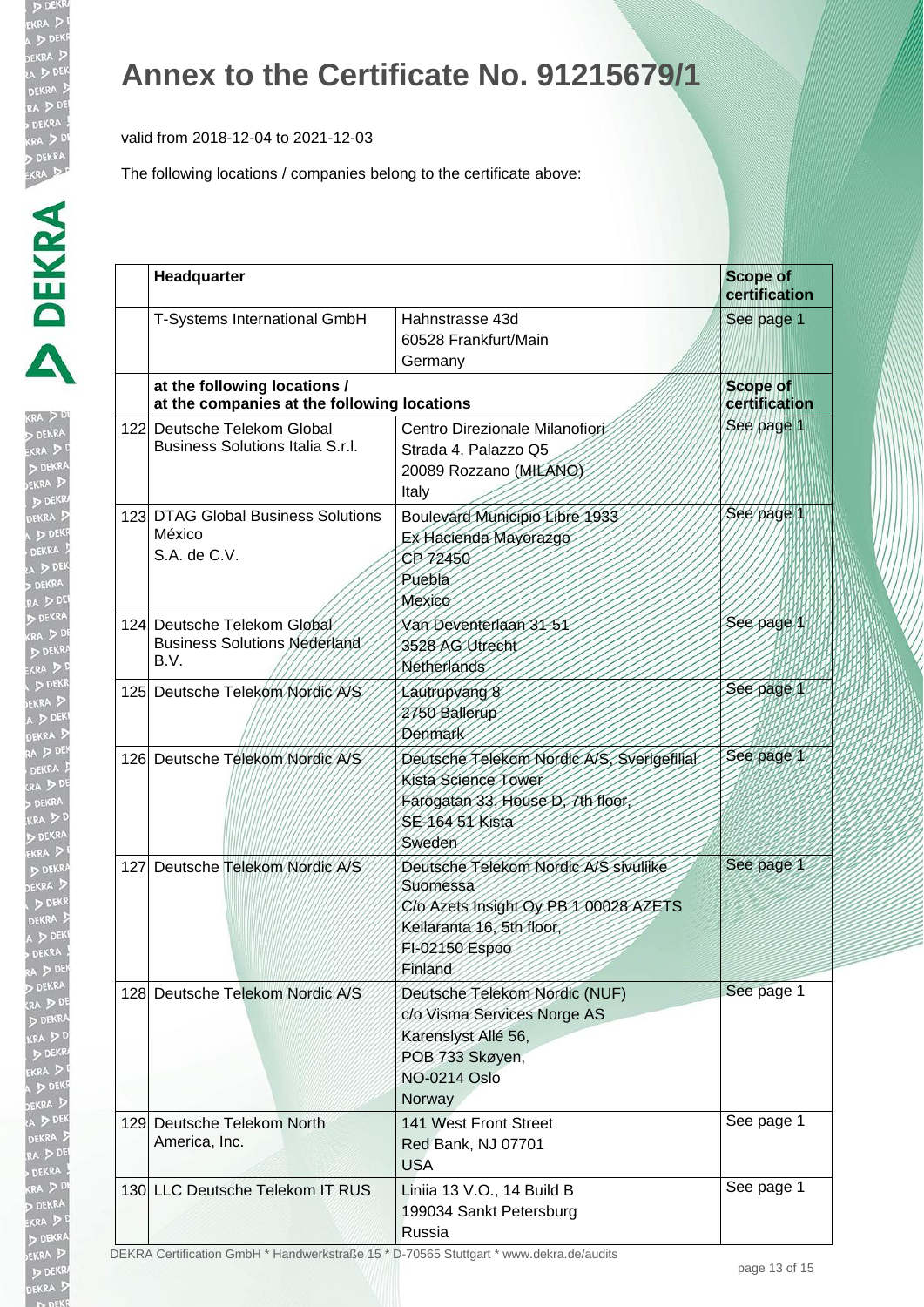valid from 2018-12-04 to 2021-12-03

| KRA D DEKRA D DEKRA D DEKRA D DEKRA D DEKRA D DEKRA D DEKRA D DEKRA D DEKRA D DEKRA D DEKRA D DEKRA D DEKRA D DEKRA D DEKRA D DEKRA D DEKRA D DEKRA D DEKRA D DEKRA D DEKRA D DEKRA D DEKRA D DEKRA D DEKRA D DEKRA D DEKRA D<br>$\begin{array}{c} \hline \text{A} \\ \text{B} \end{array}$ |
|---------------------------------------------------------------------------------------------------------------------------------------------------------------------------------------------------------------------------------------------------------------------------------------------|
|                                                                                                                                                                                                                                                                                             |
|                                                                                                                                                                                                                                                                                             |
|                                                                                                                                                                                                                                                                                             |
|                                                                                                                                                                                                                                                                                             |
|                                                                                                                                                                                                                                                                                             |
|                                                                                                                                                                                                                                                                                             |
|                                                                                                                                                                                                                                                                                             |
|                                                                                                                                                                                                                                                                                             |
|                                                                                                                                                                                                                                                                                             |
| $\frac{1}{2}$                                                                                                                                                                                                                                                                               |
|                                                                                                                                                                                                                                                                                             |
|                                                                                                                                                                                                                                                                                             |
|                                                                                                                                                                                                                                                                                             |
|                                                                                                                                                                                                                                                                                             |
| i<br> <br>                                                                                                                                                                                                                                                                                  |
|                                                                                                                                                                                                                                                                                             |
|                                                                                                                                                                                                                                                                                             |
|                                                                                                                                                                                                                                                                                             |
|                                                                                                                                                                                                                                                                                             |
|                                                                                                                                                                                                                                                                                             |
|                                                                                                                                                                                                                                                                                             |
|                                                                                                                                                                                                                                                                                             |
|                                                                                                                                                                                                                                                                                             |
| $\overline{\phantom{a}}$                                                                                                                                                                                                                                                                    |
|                                                                                                                                                                                                                                                                                             |
| i                                                                                                                                                                                                                                                                                           |
|                                                                                                                                                                                                                                                                                             |
|                                                                                                                                                                                                                                                                                             |
| A<br>> T<br>RA                                                                                                                                                                                                                                                                              |
|                                                                                                                                                                                                                                                                                             |
|                                                                                                                                                                                                                                                                                             |
|                                                                                                                                                                                                                                                                                             |
|                                                                                                                                                                                                                                                                                             |
|                                                                                                                                                                                                                                                                                             |
|                                                                                                                                                                                                                                                                                             |
|                                                                                                                                                                                                                                                                                             |
|                                                                                                                                                                                                                                                                                             |
|                                                                                                                                                                                                                                                                                             |
|                                                                                                                                                                                                                                                                                             |
|                                                                                                                                                                                                                                                                                             |
|                                                                                                                                                                                                                                                                                             |
|                                                                                                                                                                                                                                                                                             |
|                                                                                                                                                                                                                                                                                             |
|                                                                                                                                                                                                                                                                                             |
|                                                                                                                                                                                                                                                                                             |
|                                                                                                                                                                                                                                                                                             |
|                                                                                                                                                                                                                                                                                             |
|                                                                                                                                                                                                                                                                                             |

| Headquarter                                                                     |                                                                                            | <b>Scope of</b><br>certification |
|---------------------------------------------------------------------------------|--------------------------------------------------------------------------------------------|----------------------------------|
| T-Systems International GmbH                                                    | Hahnstrasse 43d<br>60528 Frankfurt/Main<br>Germany                                         | See page 1                       |
| at the following locations /<br>at the companies at the following locations     | <b>Scope of</b><br>certification                                                           |                                  |
| 131 LLC Deutsche Telekom IT RUS                                                 | 36/40, Sredniy prospect, Vasilievsky Island,<br>199034, Saint-Petersburg<br>Russia         | See page 1                       |
| 132 LLC Deutsche Telekom IT RUS                                                 | 8, Preobrazhenskaya square<br>107061, Moscow<br><b>Russia</b>                              | See page 1                       |
| 133 LLC Deutsche Telekom IT RUS                                                 | 11. Kirova street<br>394018 Voronezh<br><b>Russia</b>                                      | See page 1                       |
| 134 LLC Deutsche Telekom IT RUS                                                 | 6A. Kirova street<br>394018 Voronezh<br>Rússia                                             | See page 1                       |
| 135 LLC Deutsche Telekom GBS RUS / 8. Preobrazhenskaya square,                  | 107061 Moscow<br>Russia                                                                    | See page 1                       |
| 136 Deutsche Telekom Global<br><b>Business Solutions Singapore</b><br>Pte. Ltd. | 15 Changi Business Park Crescent #06-02<br>Haite Building<br>Singapore 486006<br>Singapore | See page 1                       |
| 137 Deutsche Telekom Global<br><b>Business Solutions Singapore</b><br>Pte. Ltd. | 23 Tai Seng Drive<br>Singapore 535224<br>Singapore                                         | See page 1                       |
| 138 Deutsche Telekom Global<br><b>Business Solutions Singapore</b><br>Pte. Ltd. | Equinix, 20 Ayer Rajah Crescent<br>Singapore 139964<br>Singapore                           | See page 1                       |
| 139 Deutsche Telekom IT &<br><b>Telecommunications Slovakia</b><br>S.r.o.       | Žriedlová 13<br>04001 Košice<br>Slovakia                                                   | See page 1                       |
| 140 Deutsche Telekom IT &<br><b>Telecommunications Slovakia</b><br>S.r.o.       | Moldavská 8/A - 8/B<br>04001 Košice<br>Slovakia                                            | See page 1                       |
| 141. Deutsche Telekom Global<br><b>Business</b><br><b>Solutions Schweiz AG</b>  | Industriestrasse 21<br>3052 Zollikofen<br>Switzerland                                      | See page 1                       |